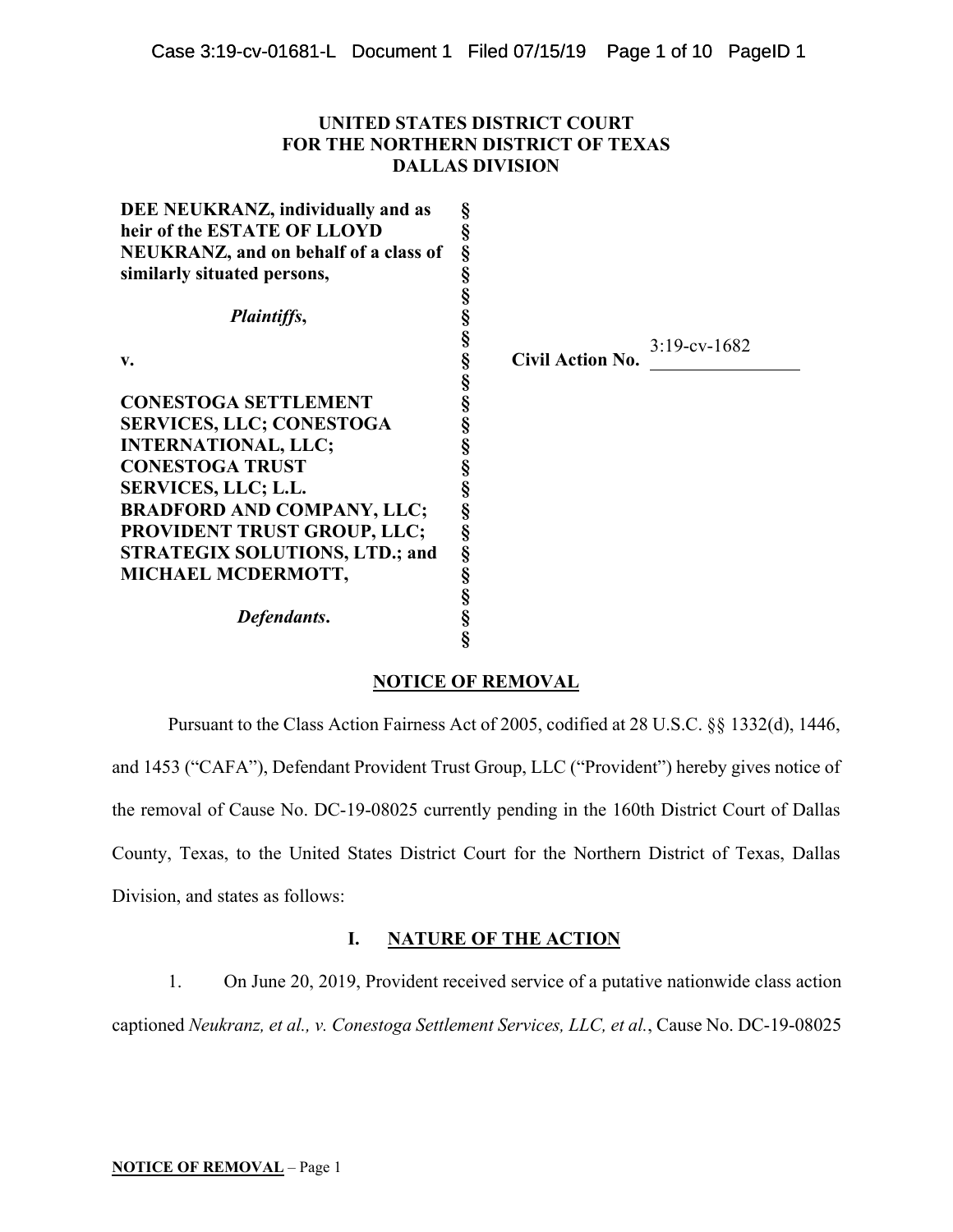# Case 3:19-cv-01681-L Document 1 Filed 07/15/19 Page 2 of 10 PageID 2

filed in the 160th District Court of Dallas County, Texas (the "State Court Action"). The State Court Action alleges class claims against several defendants, including Provident.

2. This putative class action is being brought on behalf of a nationwide class consisting of "all Conestoga life settlement participants who (a) purchased interests in Conestoga life settlements; and (b) received the Written Sales Materials." Orig. Pet. ¶ 131.<sup>1</sup> The "Written Sales Materials" are defined in the Original Petition as documents provided by Conestoga: "the Fractional Life Settlement Portfolio, the Private Placement Memorandum, the Policy Selection Sheet, and so-called 'Important Disclosures' regarding 'Significant Risk Factors' (collectively, the 'Written Sales Materials')." *Id.* ¶ 40.

3. The Original Petition alleges that Plaintiffs and others in the putative nationwide class lost money "as the result of a life settlement investment scam perpetrated by Conestoga, Provident, and the other Defendants." Orig. Pet. ¶ 2. Plaintiffs claim they "paid hundreds of thousands of dollars from their Individual Retirement Account (IRA) to purchase fractional interests in eleven life insurance policies." *Id.* ¶ 6. Plaintiffs allege that Defendants "falsely represented" that the life-settlement investments would pay out upon the death of the insured person, but Defendants failed to maintain adequate reserves to pay the premiums necessary to keep the policies in place. *Id.* ¶¶ 4, 5. Plaintiffs contend that, when Conestoga demanded that Plaintiffs make additional premium payments, they "were given the impossible choice of either capitulating to these demands by paying thousands of dollars in unexpected, undisclosed insurance premiums, or else forfeiting their investments and losing their retirement savings." *Id.* ¶ 7. Plaintiffs allege that, as a result, they "were forced to pay *nearly \$21,000 more than the annual premiums they were promised.*" *Id.* ¶ 10 (emphasis in original). Plaintiffs allege that Defendants coordinated a

 $\overline{a}$ 

<sup>1</sup> In the Original Petition, "Conestoga" refers to Defendants Conestoga Settlement Services, LLC, Conestoga International, LLC, and Conestoga Trust Services, LLC.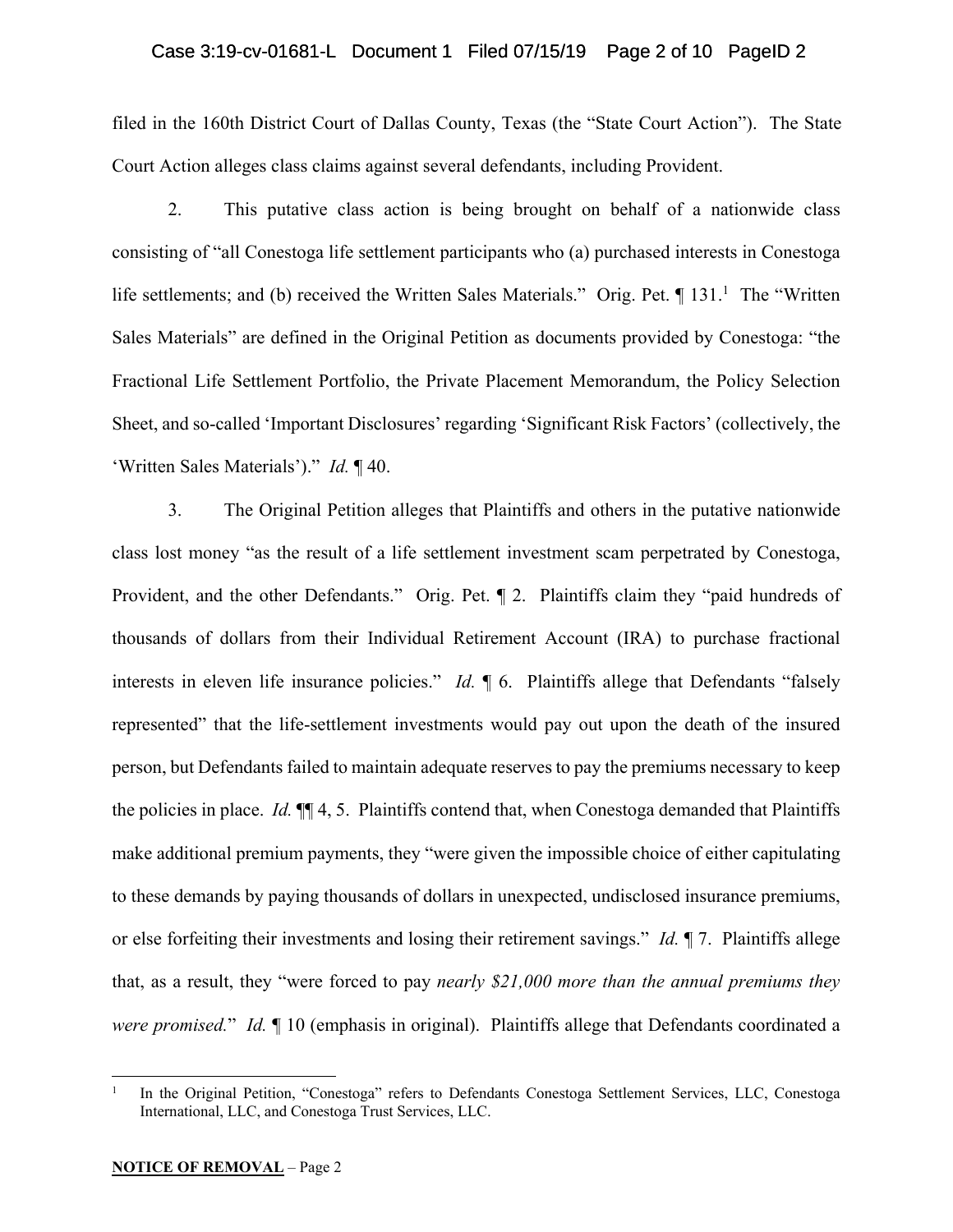### Case 3:19-cv-01681-L Document 1 Filed 07/15/19 Page 3 of 10 PageID 3

fraud that caused Plaintiffs and the putative nationwide class to suffer "significant financial harm, including the loss of much of their life savings." *Id.* ¶ 20.

4. Based on these allegations, on behalf of Plaintiffs and the putative nationwide class, the Original Petition asserts ten separate claims for relief:

a. Common Law Fraud: "The Defendants, either directly or by attribution, made misrepresentations to the class members, including the Plaintiffs, regarding certain facts related to the offers to sell fractional interests in life settlements. These misrepresentations were made in the Written Sales Materials." Orig. Pet. ¶ 139.

b. Fraud by Non-Disclosure: "The Defendants concealed from or failed to disclose facts to the Plaintiffs and the class, including the fact that (a) the insurance companies could and would increase the cost of insurance, including, but not limited to premiums; (b) the escrow reserves would be insufficient to pay the cost of insurance, including, but not limited to premiums, for the stated life expectancy of the insured and beyond; (c) the stated life expectancies were deliberately understated and based on dishonest medical underwriting conducted by persons with conflicts of interest; and (d) the Defendants were not independent or free from conflicts of interest." Orig. Pet. ¶ 148.

c. Civil Conspiracy: Defendants conspired "to accomplish an unlawful purpose—to wit, to deceive and defraud participants, including Plaintiffs and the class members, and to conceal the fraudulent conduct. Alternatively, the object of the combination was to accomplish a lawful purpose by unlawful means—to wit, to sell fractional interests in life settlements through the use of false and misleading representations and material omissions and to conceal the fraudulent conduct." Orig. Pet. ¶ 159.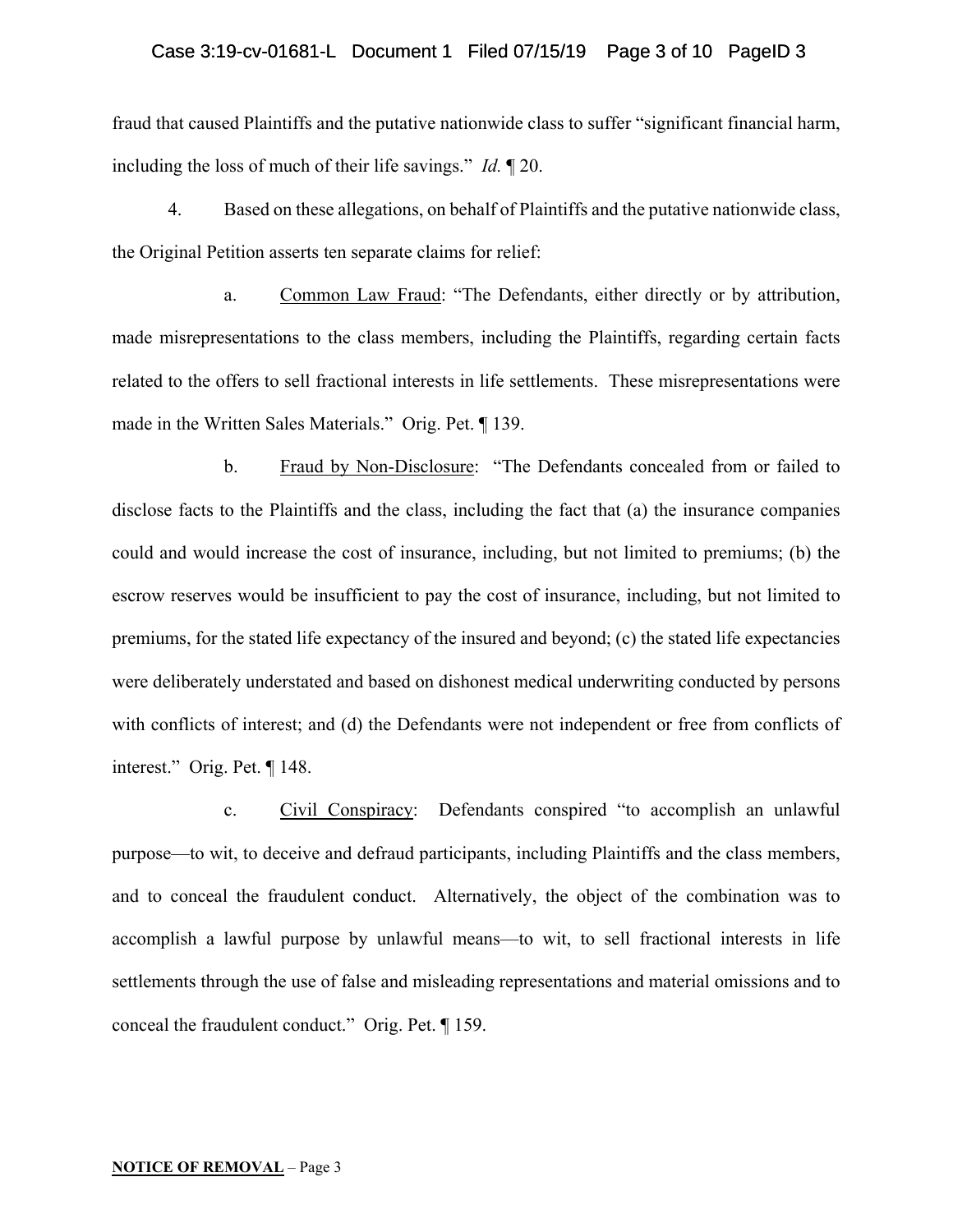# Case 3:19-cv-01681-L Document 1 Filed 07/15/19 Page 4 of 10 PageID 4

d. Aiding and Abetting (three separate counts): Conestoga "committed a tort—to wit, common-law fraud, fraud by non-disclosure, and civil theft—against the Plaintiffs and the class," Orig. Pet. ¶¶ 164, 170, and the other Defendants assisted and encouraged, assisted and participated in, and acted in concert with one another to commit the allegedly tortious conduct, *id.* ¶¶ 167, 171, 179.

e. Breach of Fiduciary Duty: Defendants owed Plaintiffs and the putative nationwide class a fiduciary duty, Orig. Pet. ¶ 182, and breached that duty by engaging in fraudulent conduct, *id.* ¶ 183.

f. Violation of Texas Theft Liability Act, 31.03 TEX.CIV. PRAC. & REM.CODE 134.002-003, *et seq.*: Defendants "converted Plaintiffs' investment money and IRA funds" to "pay undisclosed insurance costs" and "pay themselves inflated commissions and other consideration that was contrary to the Written Sales Materials and never authorized by or disclosed to Plaintiffs." Orig. Pet. ¶¶ 189, 190.

g. Accounting: "Plaintiffs seek an accounting of all funds paid to the Defendants by the class in relation to the Conestoga life settlement contracts." Orig. Pet. ¶ 194.

h. Declaratory Judgment: Plaintiffs request a declaratory judgment that

(1) Defendants have wrongfully demanded that Plaintiff[s] pay insurance costs and premiums that were not disclosed to Plaintiffs; (2) Defendants misrepresented the amounts held in escrow and misrepresented when such escrow amounts were likely to be depleted; (3) Defendants misrepresented and understated the costs of insurance, including premiums, that they intended to charge to Plaintiffs; (4) Plaintiffs shall not be required to pay and do not owe insurance charges, including premium payments, that were not disclosed or otherwise exceed what was disclosed, in the PPM; (5) Plaintiffs shall not be required to pay and do not owe any insurance costs or premiums that exceed the annual premiums stated in the PPM; (6) to the extent Plaintiffs may incur any obligation to pay additional insurance costs or premiums in the future, such payment obligations shall only begin, if at all, after the date the premium reserves were represented to expire, as represented by Defendants to Plaintiffs when soliciting Plaintiffs' investments.

Orig. Pet. ¶ 201.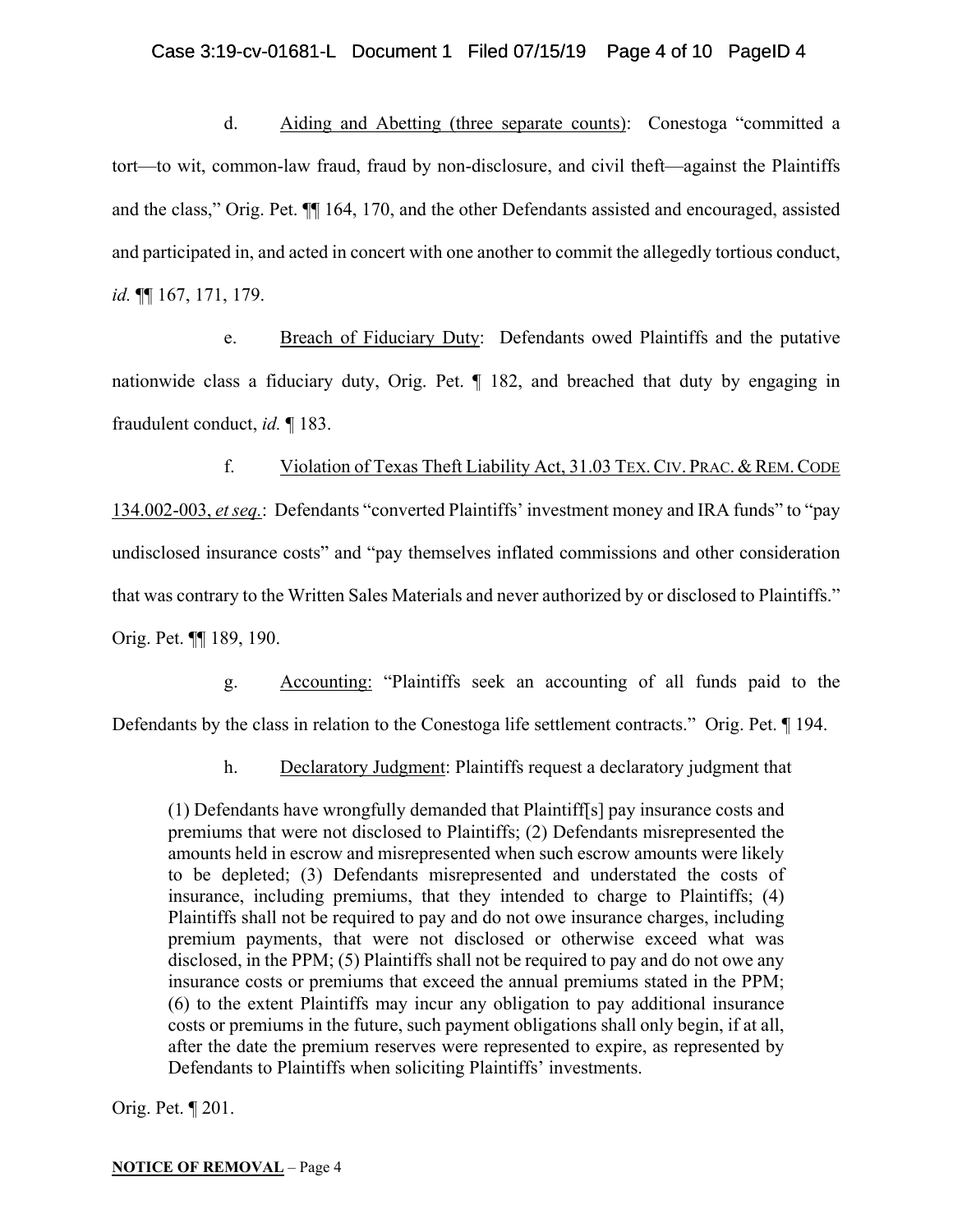# Case 3:19-cv-01681-L Document 1 Filed 07/15/19 Page 5 of 10 PageID 5

5. Plaintiffs, for themselves and the putative nationwide class, seek "monetary and non-monetary damages, including, but not limited to, all expectancy damages, reliance damages, consequential damages, and other direct and indirect damages that are allowed by law or equity." Orig. Pet. ¶204. They further request "out of pocket and/or rescission damages, and Plaintiff[s] seek to rescind their investments and payments, so as to be put back into the position they were each in prior to making any investments." *Id.*<sup>2</sup>

# **II. REMOVAL UNDER CAFA IS PROCEDURALLY PROPER**

6. Venue is proper in this Court under 28 U.S.C. § 1441(a) because the 160th District Court, Dallas County, Texas is located within the Northern District of Texas, Dallas Division. *See* 28 U.S.C. § 124(a)(1).

7. This Notice is timely because thirty days have not yet elapsed from Provident's receipt of Plaintiffs' Summons and Original Petition. 28 U.S.C. § 1446(b).

8. A written notice attaching a copy of this Notice of Removal is being served on Plaintiffs and filed with the Clerk of the 160th District Court of Dallas County, Texas, as required by 28 U.S.C. § 1446(d).

9. True and correct copies of process, pleadings, and orders filed in the State Court Action are attached hereto, as required by 28 U.S.C. § 1446 and LR 81.1:

| <b>EXHIBIT A:</b> | A civil cover sheet.                                                                                                                                                                                             |
|-------------------|------------------------------------------------------------------------------------------------------------------------------------------------------------------------------------------------------------------|
| <b>EXHIBIT B:</b> | A supplemental civil cover sheet.                                                                                                                                                                                |
| <b>EXHIBIT C:</b> | A true and correct copy of the state court docket sheet.                                                                                                                                                         |
| <b>EXHIBIT D:</b> | True and correct copies of all pleadings asserting causes of action,<br>all answers to such pleadings, and all orders signed by the state<br>judge, along with an index of all documents that clearly identifies |

<sup>2</sup> Provident disputes the validity of the Original Petition's factual and class-related allegations and legal conclusions, and denies that Plaintiffs or the putative nationwide class have been harmed in any way as the result of any action or inaction by Provident. For purposes of jurisdiction, however, these allegations define the scope of the dispute and the amount in controversy.

l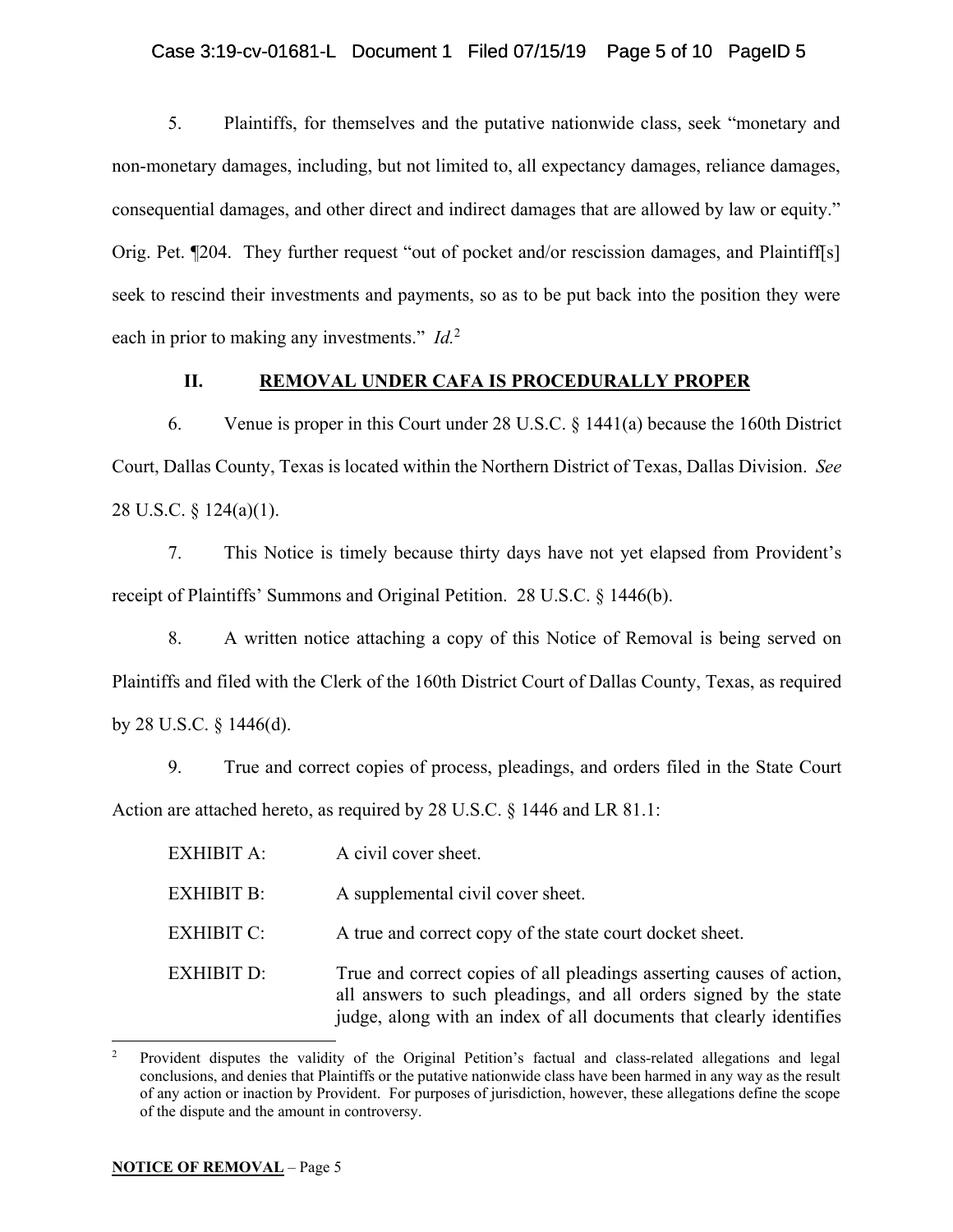each document and indicates the date the document was filed in state court.

| <b>EXHIBIT E:</b> | Defendant Provident Trust Group, LLC's Certificate of Interested |
|-------------------|------------------------------------------------------------------|
|                   | Persons.                                                         |
|                   |                                                                  |

EXHIBIT F: Declaration of Christopher Molnar.

# **III. THIS COURT HAS JURISDICTION OVER THIS PUTATIVE CLASS ACTION**

10. This action is within the original jurisdiction of this Court, and removal is proper under the Class Action Fairness Act of 2005, P.L. No. 109-2, codified in pertinent part at 28 U.S.C. §§ 1332(d) and 1453(b). CAFA grants district courts original jurisdiction over putative class actions in which: (i) the putative class consists of at least 100 proposed class members; (ii) the amount in controversy exceeds \$5 million in the aggregate, exclusive of interest and costs; and (iii) any member of the putative class of Plaintiffs is a citizen of a State different from that of any Defendant (so-called minimal diversity). CAFA allows removal by "any defendant without the consent of all defendants." 28 U.S.C. § 1453(b). As set forth below, this action satisfies each of the requirements for original jurisdiction under CAFA.

11. Covered Class Action. Without conceding that there is any merit to the Complaint's allegations or claims, Provident acknowledges that this action meets the CAFA definition of a class action, which is "any civil action filed under [R]ule 23 of the Federal Rules of Civil Procedure or similar State statute or rule of judicial procedure authorizing an action to be brought by 1 or more representative persons as a class action." 28 U.S.C. §§ 1332(d)(1)(B),  $1453(a)$ .

12. Class Action Consisting of More than 100 Members. The Original Petition states that it is being brought on behalf of "all Conestoga life settlement participants who (a) purchased interests in Conestoga life settlements; and (b) received the Written Sales Materials." Orig. Pet. ¶ 131. Plaintiffs allege that this purported nationwide class "likely constitutes hundreds of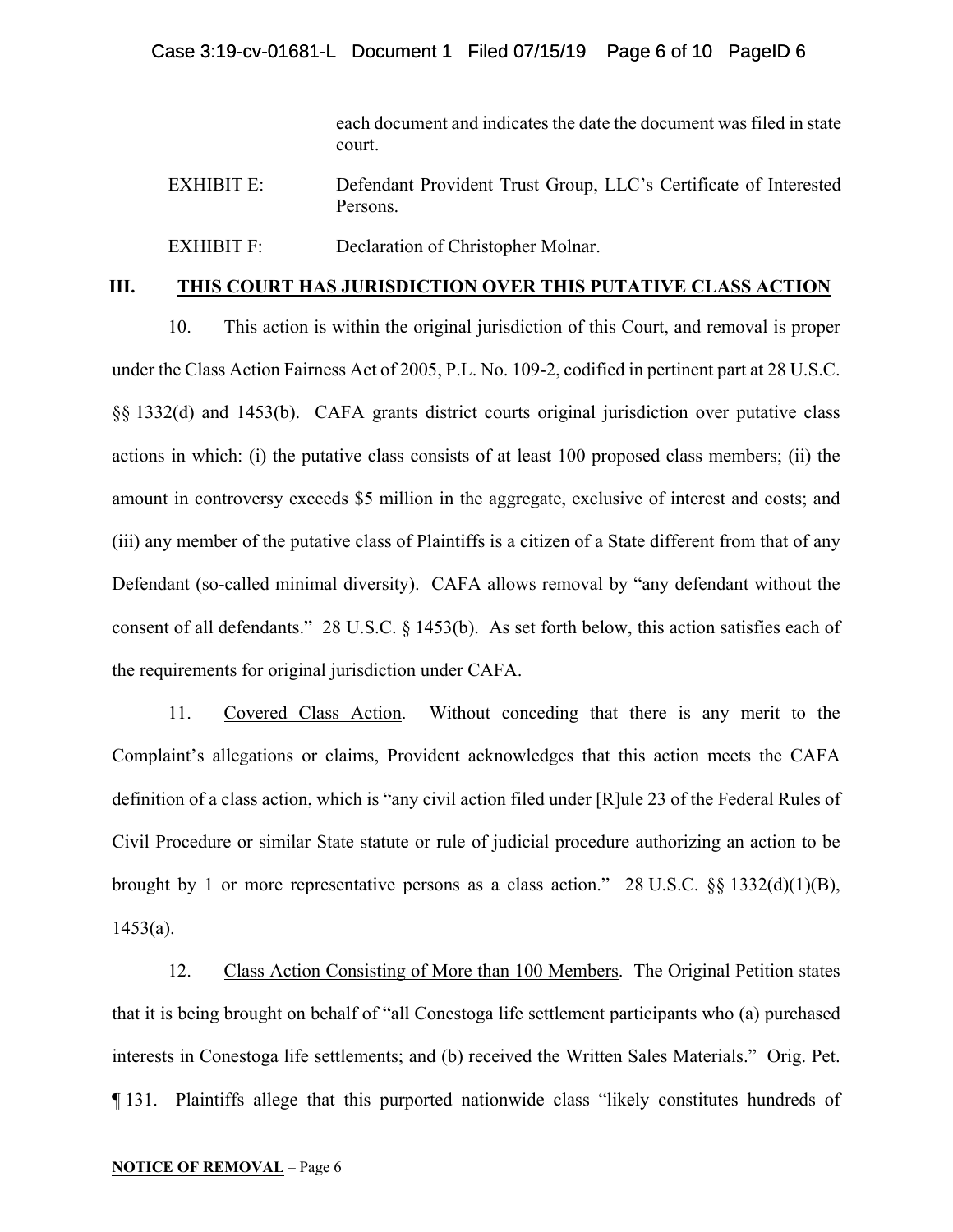participants," *id.* ¶ 132, and thus exceeds 100 individuals. Provident has further determined that, based on Plaintiffs' definition of the putative nationwide class, the number of potential putative class members greatly exceeds 100 individuals. Molnar Decl. ¶ 7. Because the putative nationwide class consists of at least 100 proposed class members, the requirement of 28 U.S.C.  $§$  1332(d)(5) is satisfied.

13. Diversity. The required diversity of citizenship under CAFA is satisfied because "any member of a class of Plaintiffs is a citizen of a State different from any Defendant." 28 U.S.C. § 1332(d)(2)(A).

a. As alleged in the Original Petition, both named Plaintiffs are citizens of Texas. Plaintiff Dee Neukranz is domiciled in Collin County, Texas. Orig. Pet. ¶ 20. Plaintiff Neukranz Estate "is the estate of decedent Lloyd W. Neukranz," who, prior to his death, was domiciled in Collin County, Texas. *Id.* ¶ 21. Both Neukranz and Neukranz Estate are citizens of Texas for purposes of diversity.

b. Provident is a Nevada limited liability company. Provident is a wholly owned subsidiary of Pivot Acquisition Sub, Inc., a Delaware corporation with its principal place of business in Pennsylvania. Provident is thus deemed a citizen of Nevada, Delaware, and Pennsylvania for diversity purposes.

c. Defendant Michael McDermott is domiciled in Puerto Rico. Orig. Pet. ¶ 28. McDermott is thus a citizen of the Commonwealth of Puerto Rico for diversity purposes.

d. The diversity requirement of 28 U.S.C.  $\S$  1332(d)(2) is thus satisfied because there is diversity of citizenship between at least one proposed class member and at least one defendant.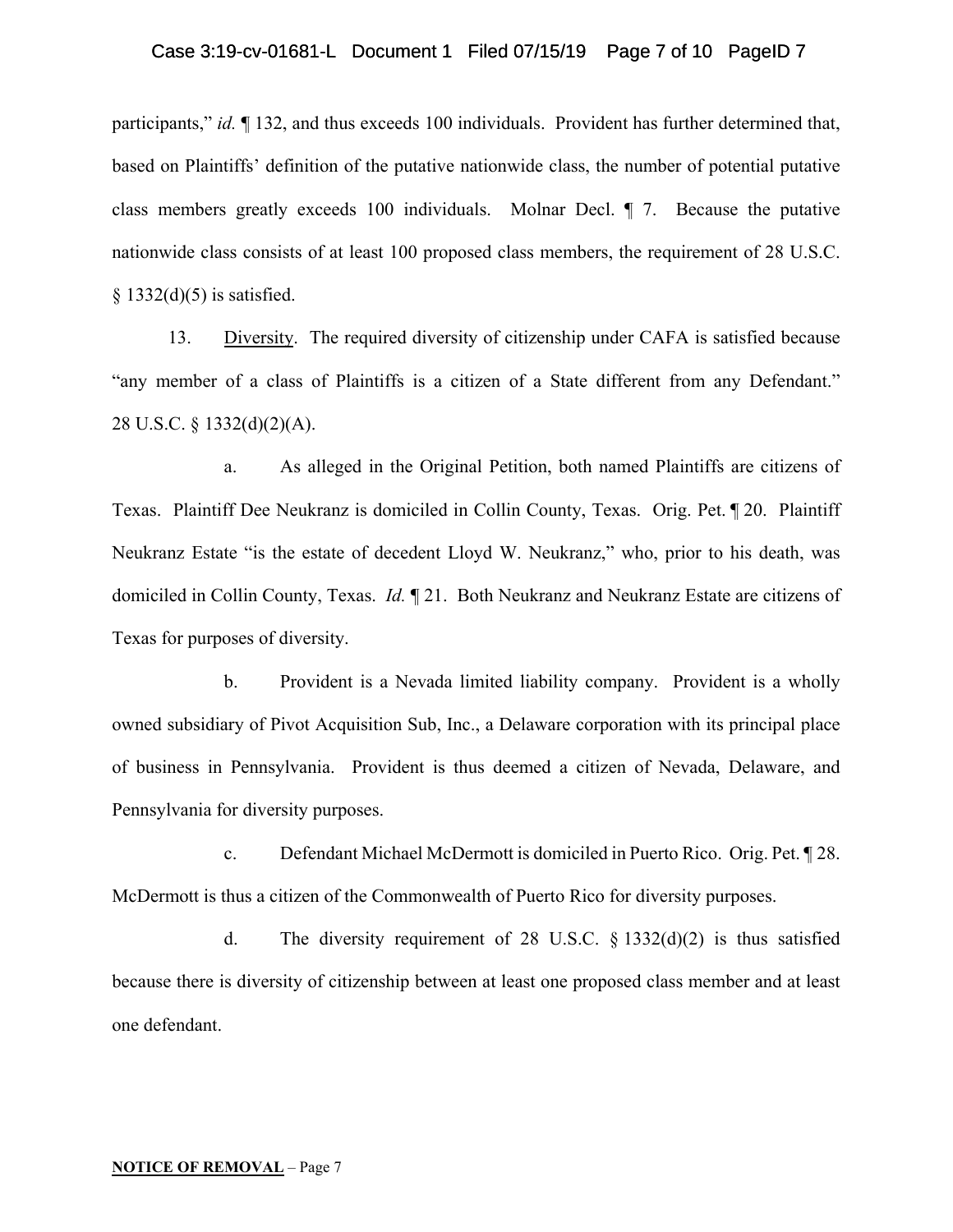# Case 3:19-cv-01681-L Document 1 Filed 07/15/19 Page 8 of 10 PageID 8

14. Amount in Controversy. Under CAFA, the claims of the individual class members are aggregated to determine if the amount in controversy exceeds the required "sum or value of \$5,000,000, exclusive of interest and costs." 28 U.S.C. §§ 1332(d)(2), (d)(6).

a. For purposes of removal, "the question is not what damages the Plaintiff will recover, but what amount is 'in controversy' between the parties.'" *Brill v. Countrywide Home Loans, Inc.,* 427 F.3d 446, 448 (7th Cir. 2005) ("That the Plaintiff may fail in its proof, and the judgment be less than the threshold (indeed, a good chance that the Plaintiff will fail and the judgment will be zero) does not prevent removal."). When a complaint does not expressly "state the amount in controversy, the defendant's notice of removal may do so." *Dart Cherokee Basin Operating Co., LLC v. Owens*, 574 U.S. 81, 135 S. Ct. 547, 551 (2014) (citing 28 U.S.C.  $§ 1446(c)(2)).$ 

b. The Original Petition seeks "monetary and non-monetary damages, including, but not limited to, all expectancy damages, reliance damages, consequential damages, and other direct and indirect damages that are allowed by law or equity." Orig. Pet. ¶ 204. It further requests "out of pocket and/or rescission damages, and Plaintiff[s] seek to rescind their investments and payments, so as to be put back into the position they were each in prior to making any investments." *Id.*

c. Plaintiffs seek to recover attorneys' fees. Orig. Pet. ¶¶ 202, 206.

d. The Original Petition alleges that the claims of Plaintiffs and the putative nationwide class are "significantly in excess of \$1,000,000." Orig. Pet. ¶ 208.

e. Plaintiffs define the putative nationwide class as "all Conestoga life settlement participants who (a) purchased interests in Conestoga life settlements; and (b) received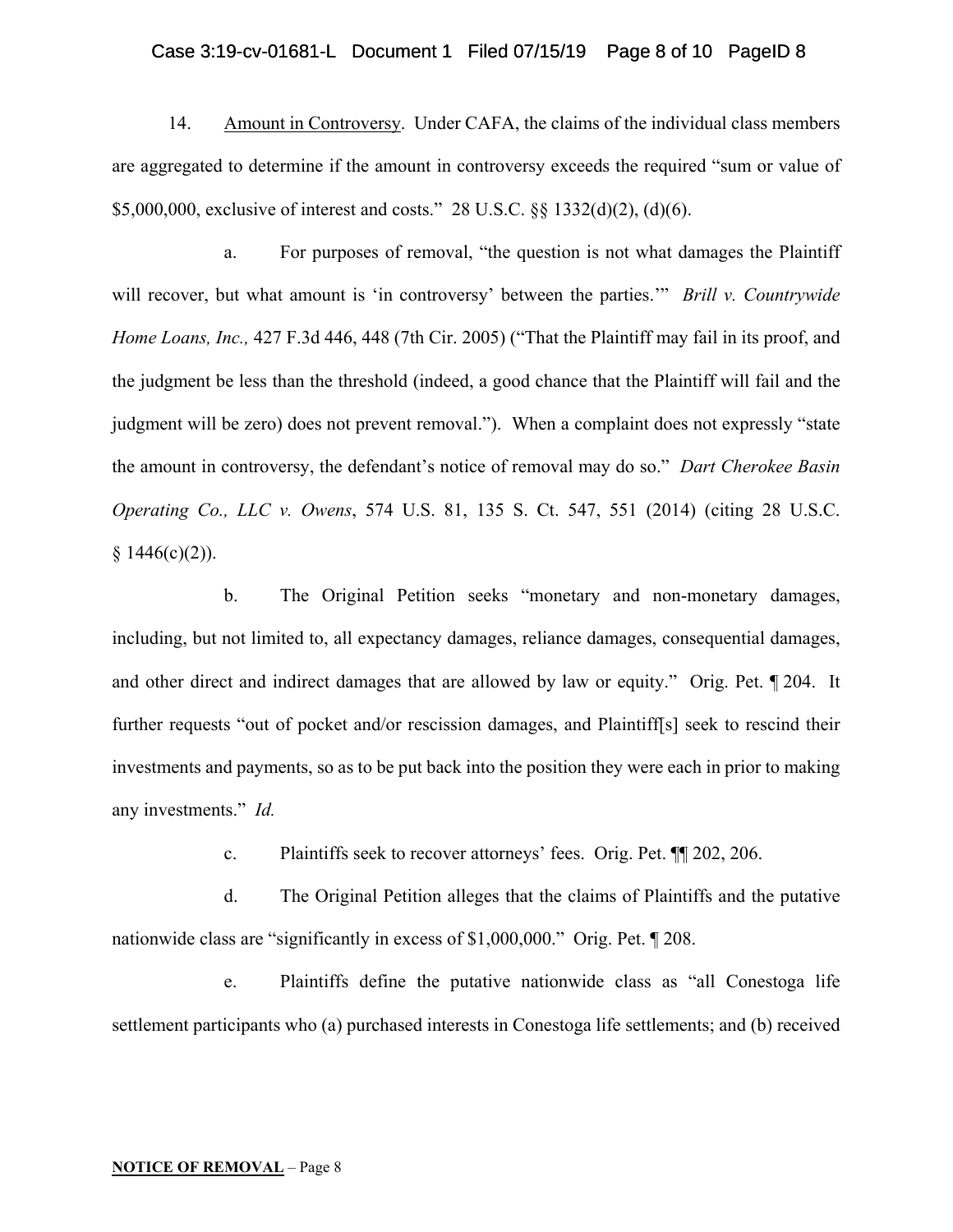#### Case 3:19-cv-01681-L Document 1 Filed 07/15/19 Page 9 of 10 PageID 9

the Written Sales Materials." Orig. Pet. ¶ 131. The Original Petition asserts that all investors in the Conestoga life settlements received the Written Sales Materials. *Id.* ¶¶ 44, 45, 59, 76, 82.

f. Without conceding there is any merit to Plaintiffs' allegations or claims, and accepting Plaintiffs' allegations as true, the amount in controversy satisfies the jurisdictional threshold. According to Provident's records, hundreds of individuals had self-directed individual retirement accounts with Provident that invested in life settlements through Conestoga Settlement Trust. Molnar Decl.¶ 7. The aggregate value of those investments exceeds \$5,000,000. *Id.* Plaintiffs are seeking rescission of their investments and payments, and their claimed damages would thus exceed the \$5,000,000 threshold.

g. Provident disputes that it is liable to Plaintiffs or the putative nationwide class, or that Plaintiffs or the putative nationwide class suffered any injury or incurred damages in any amount whatsoever as a result of Provident's conduct. But for purposes of satisfying the jurisdictional prerequisites of CAFA, the amount in controversy exceeds \$5 million.

### **IV. JURY DEMAND**

15. Plaintiffs demanded a jury in their Original Petition. Orig. Pet. ¶ 209.

#### **V. CONCLUSION**

For the foregoing reasons, Provident Trust Group, LLC hereby removes the above-styled and captioned cause pending in the 160th District Court of Dallas County, Texas to this Court under 28 U.S.C. § 1332(d) and requests that further proceedings be conducted in the Dallas Division of the U.S. District Court for the Northern District of Texas, as provided by law.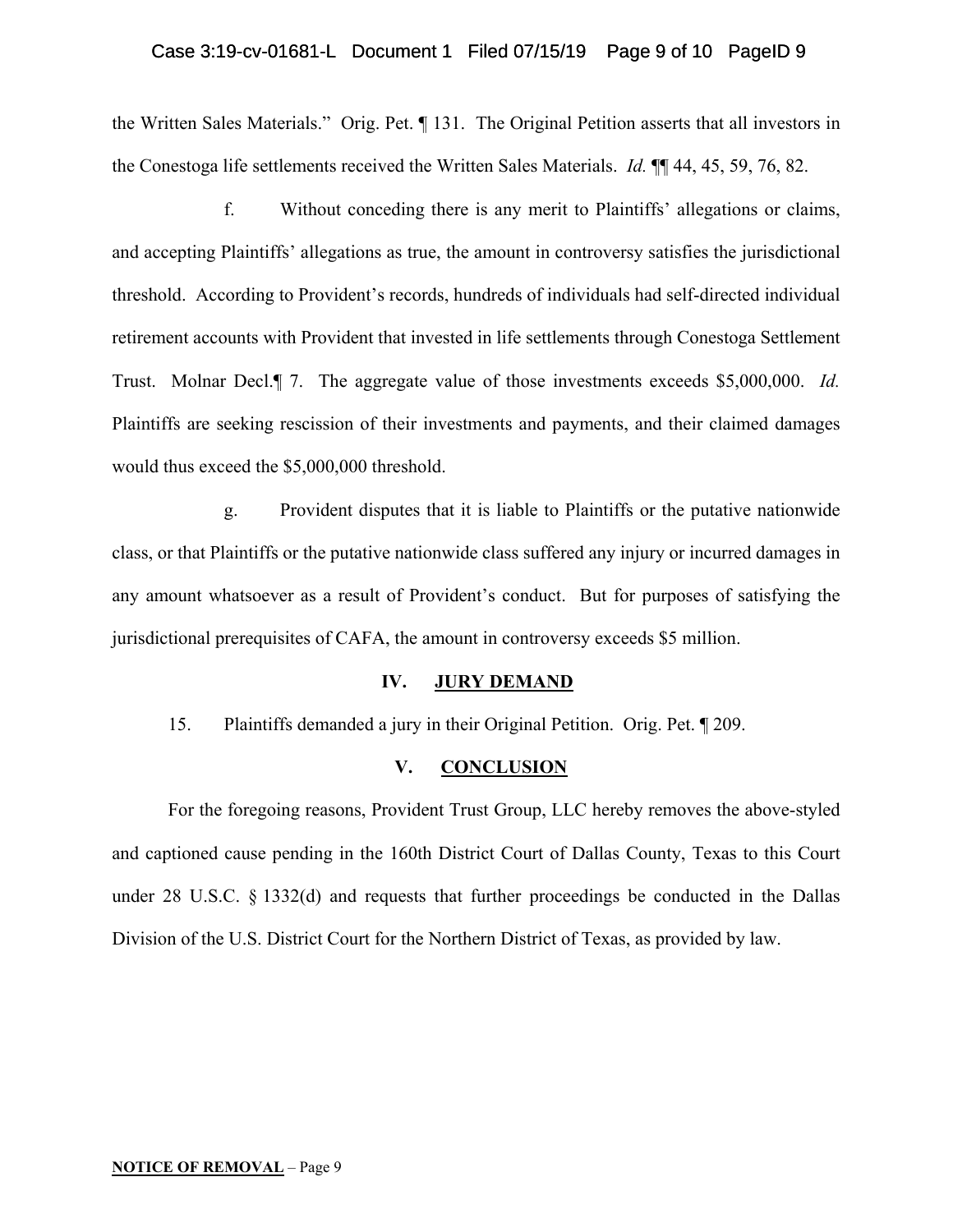Dated: July 15, 2019 Respectfully Submitted,

/s/*Christopher M. LaVigne* 

Christopher M. LaVigne State Bar No. 24026984 lavignec@gtlaw.com Christopher S. Dodrill State Bar No. 24110696 dodrillc@gtlaw.com  **GREENBERG TRAURIG LLP**  2200 Ross Avenue, Suite 5200 Dallas, Texas 75201 Telephone: (214) 665-3600 Facsimile: (214) 665-3601

# **ATTORNEYS FOR DEFENDANT PROVIDENT TRUST GROUP, LLC**

# **CERTIFICATE OF SERVICE**

This certifies that on this  $15<sup>th</sup>$  day of July, 2019, a true and correct copy of the foregoing has been served on all counsel of record by first-class mail, e-mail, and through the Court's CM/ECF system at the address below:

Adam Sanderson Brett Rosenthal REESE MARKETOS LLP 750 N. St. Paul St., Ste. 600 Dallas, TX 75201-3202 adam.sanderson@rm-firm.com brett.rosenthal@rm-firm.com

> /s/*Christopher M. LaVigne*  Christopher M. LaVigne